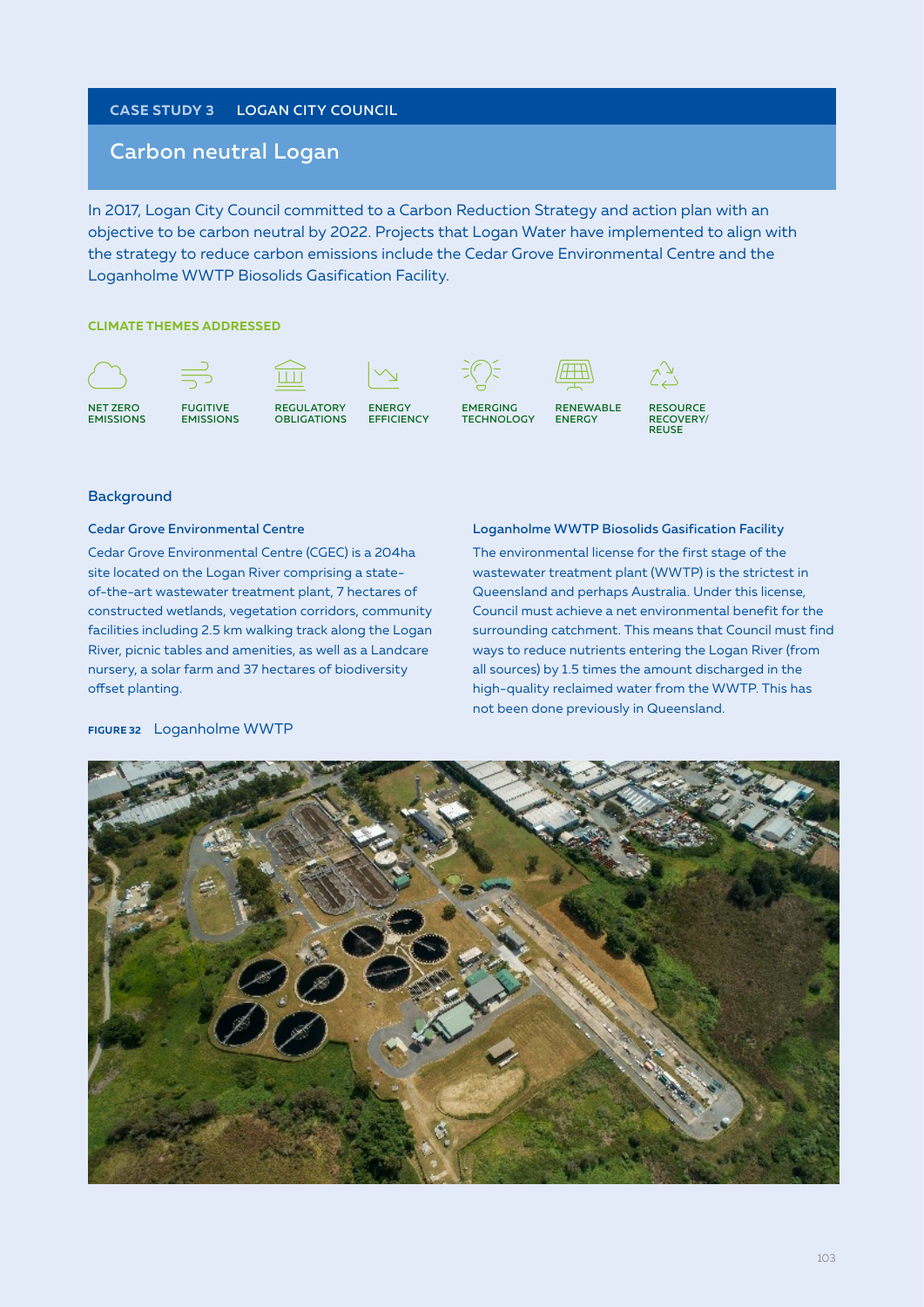Logan City's largest wastewater treatment plant (WWTP) at Loganholme provides services to 300,000 people. It produces 34,000 tonnes of biosolids (treated and partially dewatered sewage sludge) each year. Every day, six trucks of biosolids are transported 300km to the Darling Downs agricultural area for use as a soil improver.

This is a major operating cost for Logan City Council; about \$1.8 million per year or 30% of the total operating costs at Loganholme WWTP. Transporting biosolids by truck can also adversely affect communities and the environment through increased traffic, fumes, odours and high greenhouse gas emissions.

#### **Figure 33** Cedar Grove Environmental Centre



#### Benefits to the utility, and to climate-related outcomes

Council extended the environmental features of the CGEC by:

- Planting native trees on 37ha of the site to offset approved vegetation removal by developers across Logan.
- Installing a 150kW on-site solar farm to contribute energy for WWTP operations.
- Integrating the reclaimed water outfall pipeline in a fish ladder on Seqwater's weir on the Logan River to replace water released to maintain environmental flows. This saves 3ML of water per day in the weir pool which is a future drinking water resource.
- Reducing the environmental impacts of trunk pipeline construction by using horizontal directional drilling on long sections (up to 1.3km) to reduce vegetation cleaning around waterways and koala habitat.
- Initiating environmental research projects on-site with Griffith University.

The benefits included:

- A net environmental benefit for the catchment
- New recreational facilities for the community
- Reforestation of previously cleared farmland, increasing biodiversity and wildlife habitat, and capturing  $CO<sub>2</sub>$  from the atmosphere
- Rehabilitation of parts of the Logan River banks
- Environmental research and education opportunities.